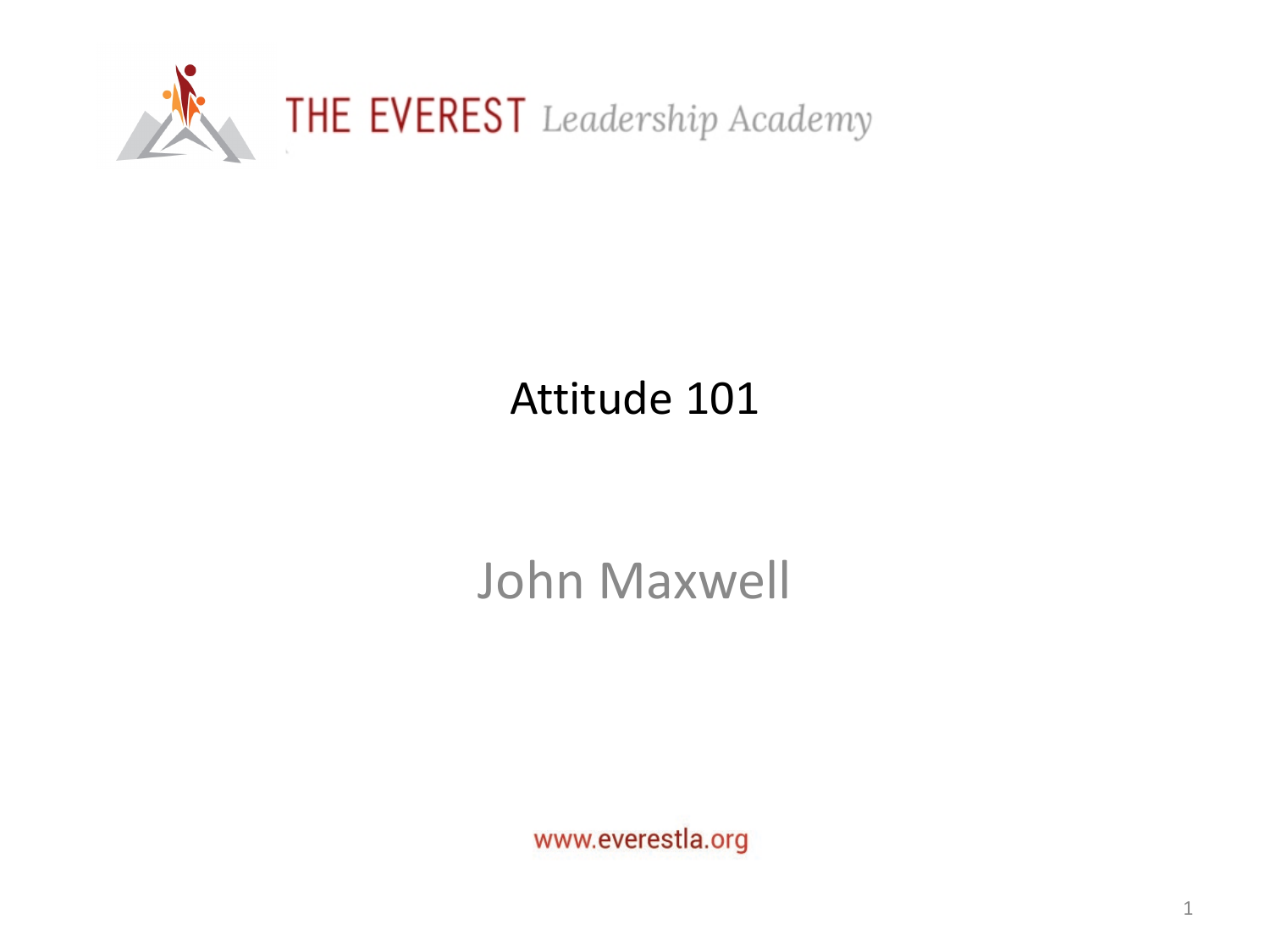

# How Does Attitude Impact Leadership?

- Talent is not enough to bring success to a team
- It takes more than talented people to win
- Good attitudes among players do not guarantee a team's success, but bad attitudes guarantee its failure

## Five truths about leadership clarify how they affect a leader's team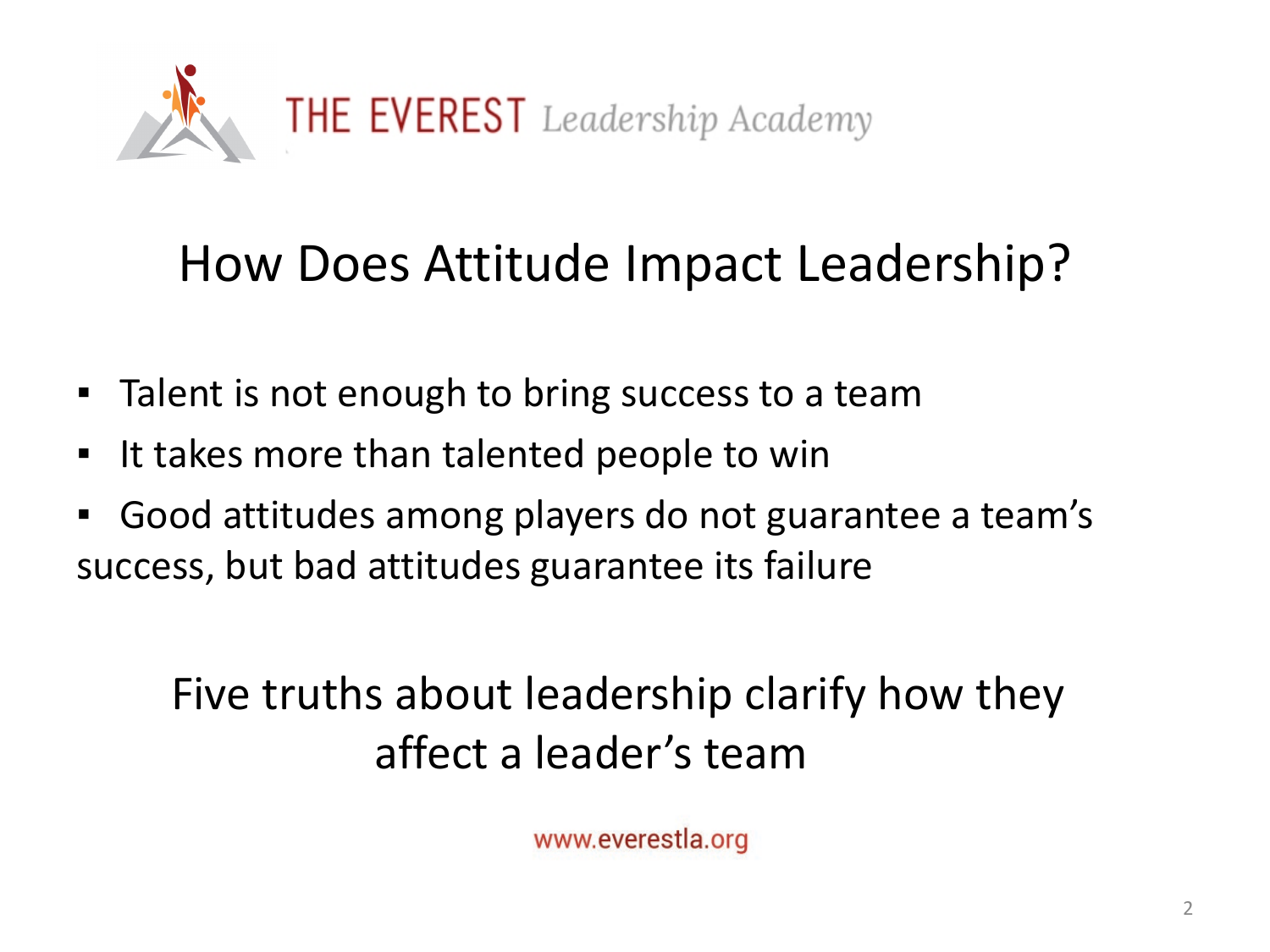

1. Attitudes have the power to lift up or tear down a team:  $\Box$  The winner's edge is in the attitude, not aptitude

| <b>Abilities</b>    | <b>Attitudes</b>        | Result          |
|---------------------|-------------------------|-----------------|
| <b>Great talent</b> | <b>Rotten attitudes</b> | <b>Bad team</b> |
| <b>Great talent</b> | <b>Bad attitudes</b>    | Average team    |
| <b>Great talent</b> | Average attitudes       | Good team       |
| <b>Great talent</b> | Good attitudes          | Great team      |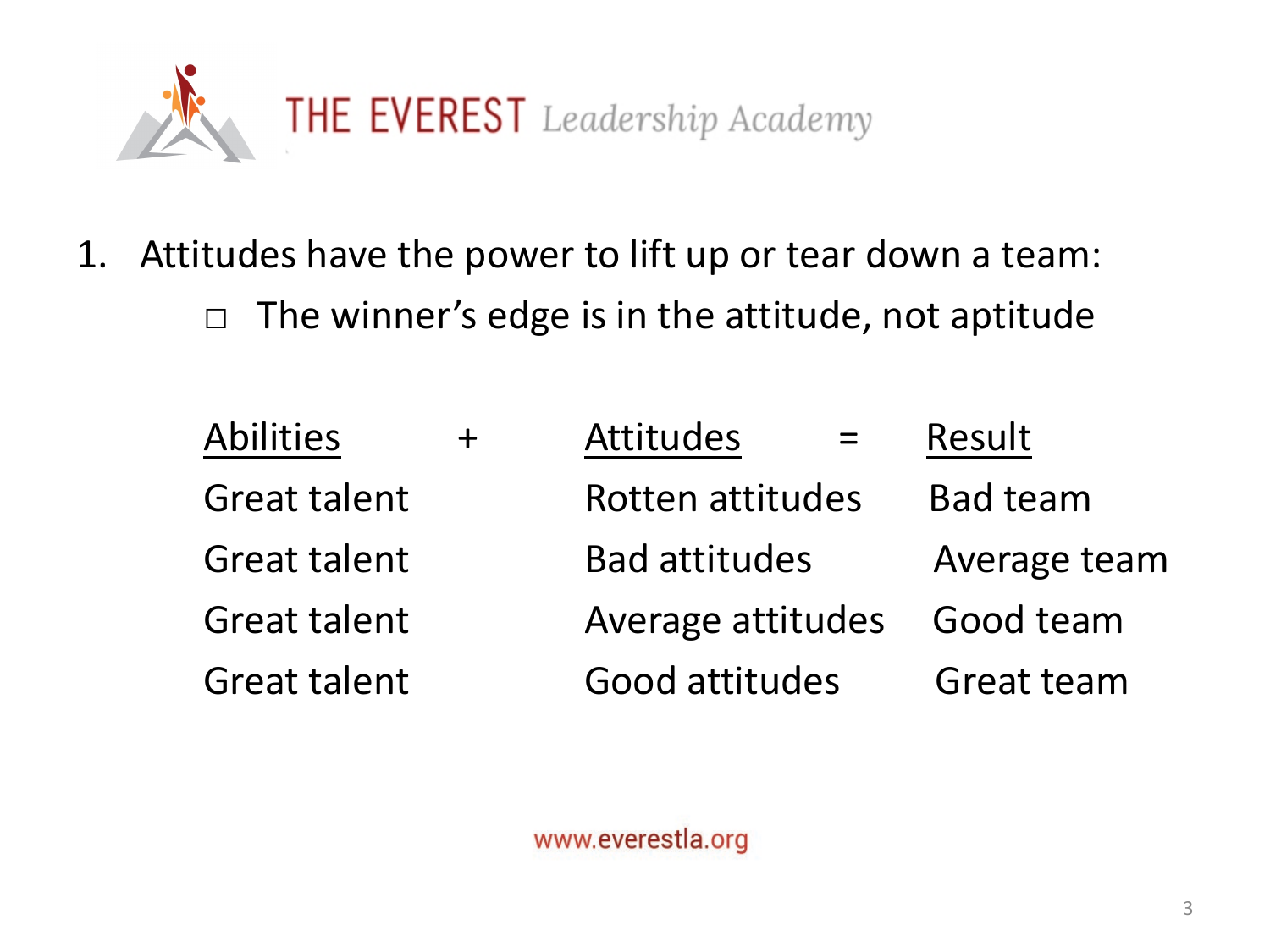

- 2. An attitude compounds when exposed to others  $\Box$  People become inspired by their peers
- 3. Bad attitudes compound faster than good ones  $\Box$  Negative attitude hurts rather than helps
- 4. Attitudes are subjective
	- $\Box$  Really how a person is
	- $\Box$  Overflows into how he or she acts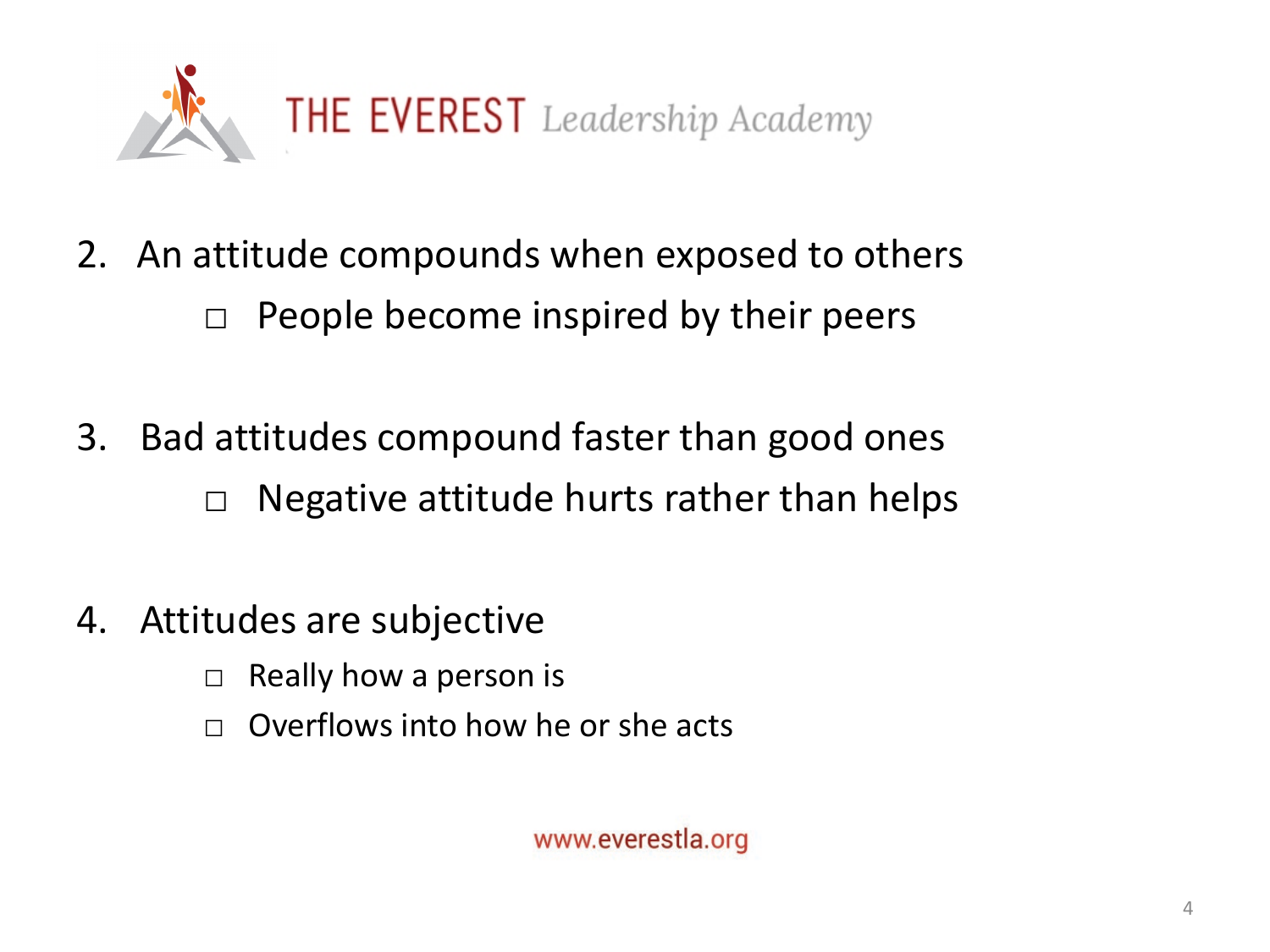

- 5. Rotten attitudes left alone, ruin everything
	- □ Cause dissension, resentment, combativeness
	- □ President Thomas Jefferson remarked, "Nothing can stop the man with the right attitude from achieving his goal; nothing on earth can help the man with the wrong mental attitude"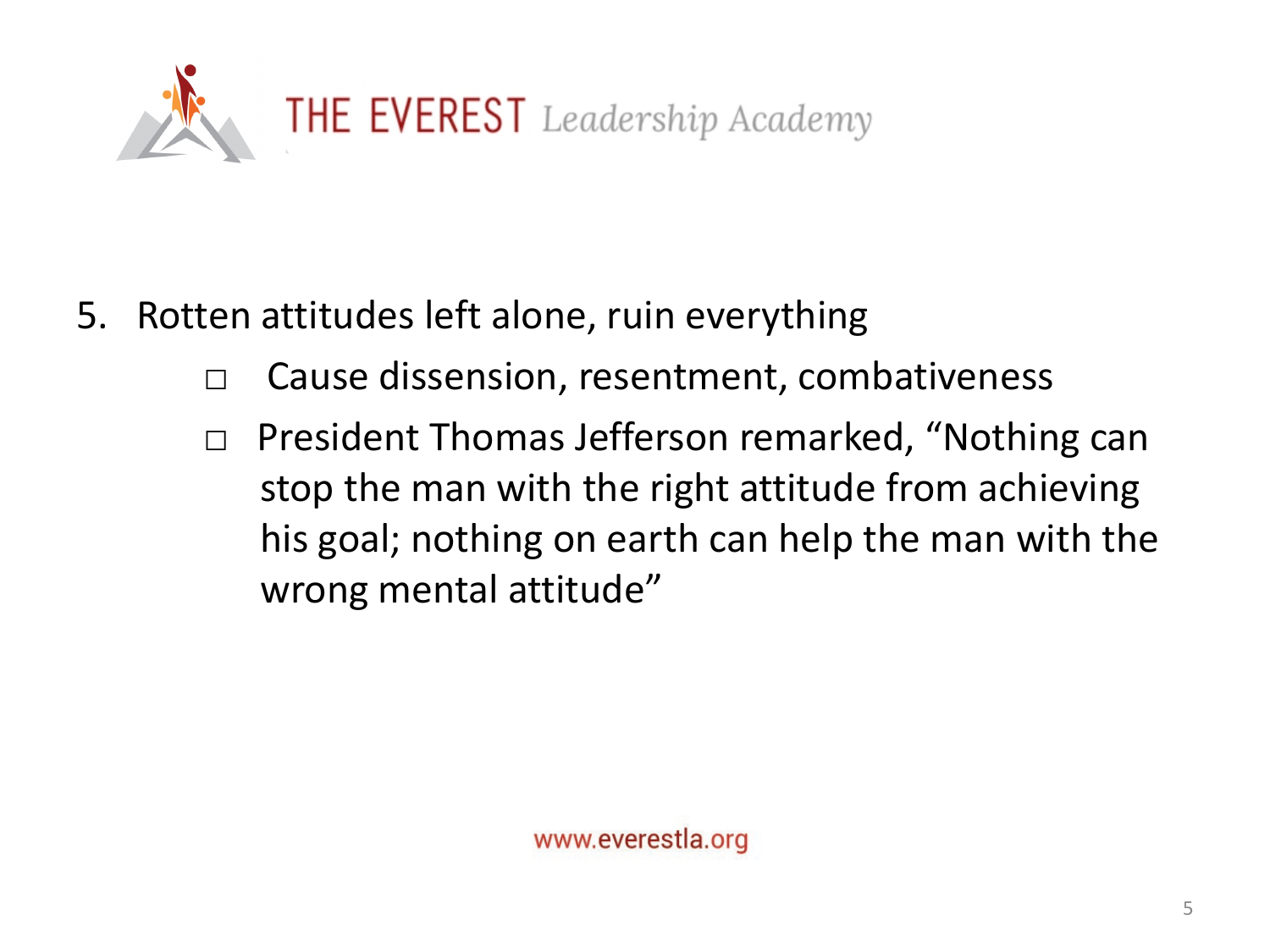

How Does Attitude Impact An Individual?

- **EXECT** Attitude determines success or failure
	- $\Box$  For some, attitude presents a difficulty in every opportunity; for others it presents an opportunity in every difficulty
- Six axioms about attitude impact on a person's life:
	- 1. Our attitude determines our approach to life
	- 2. Our attitude determines our people relationships
	- 3. Our attitude difference between success and failure
	- 4. Our attitude affects the outcome more than anything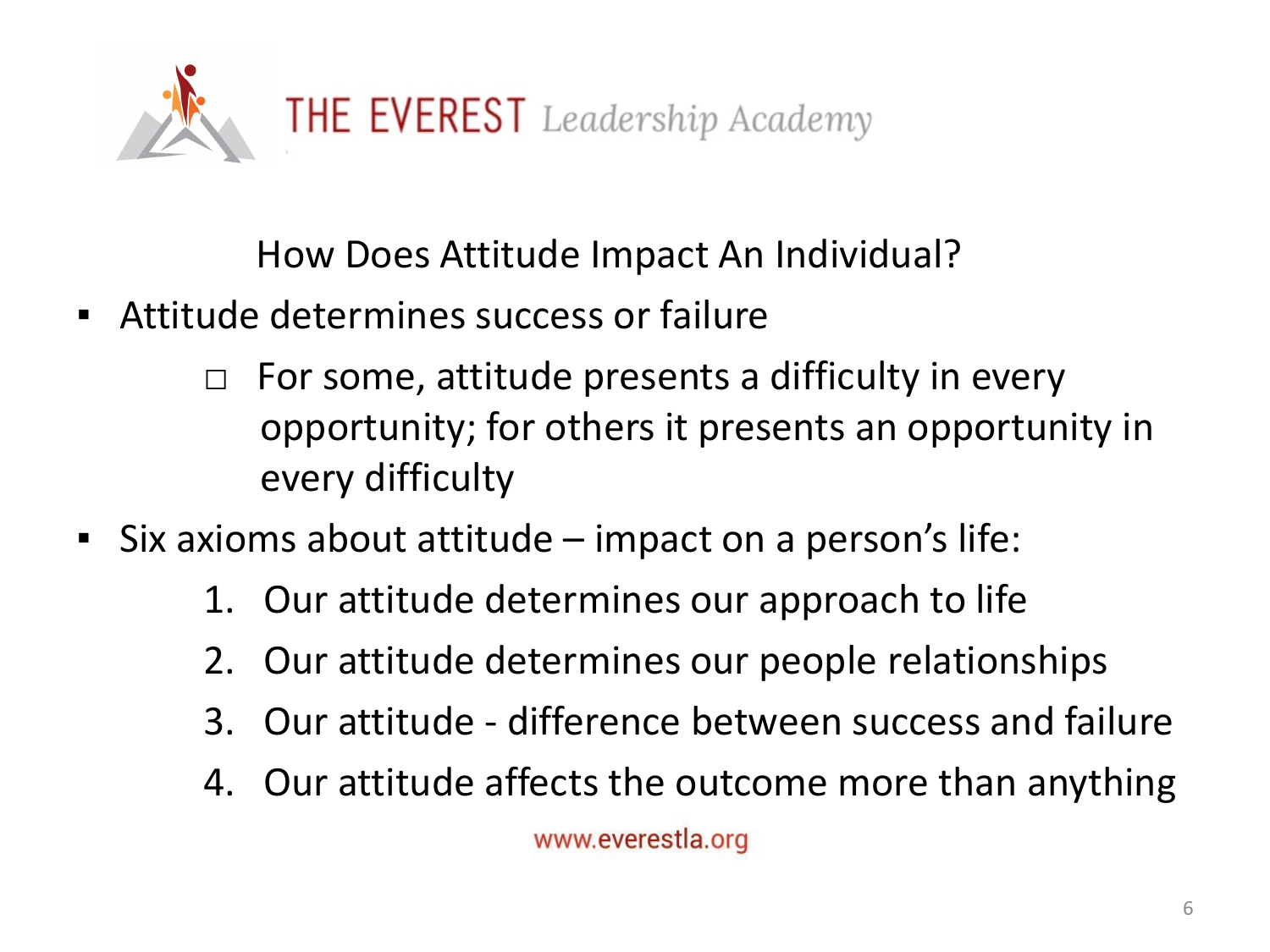

- 5. Our attitude can turn our problems into blessings
- 6. Our attitude can give us a positive perspective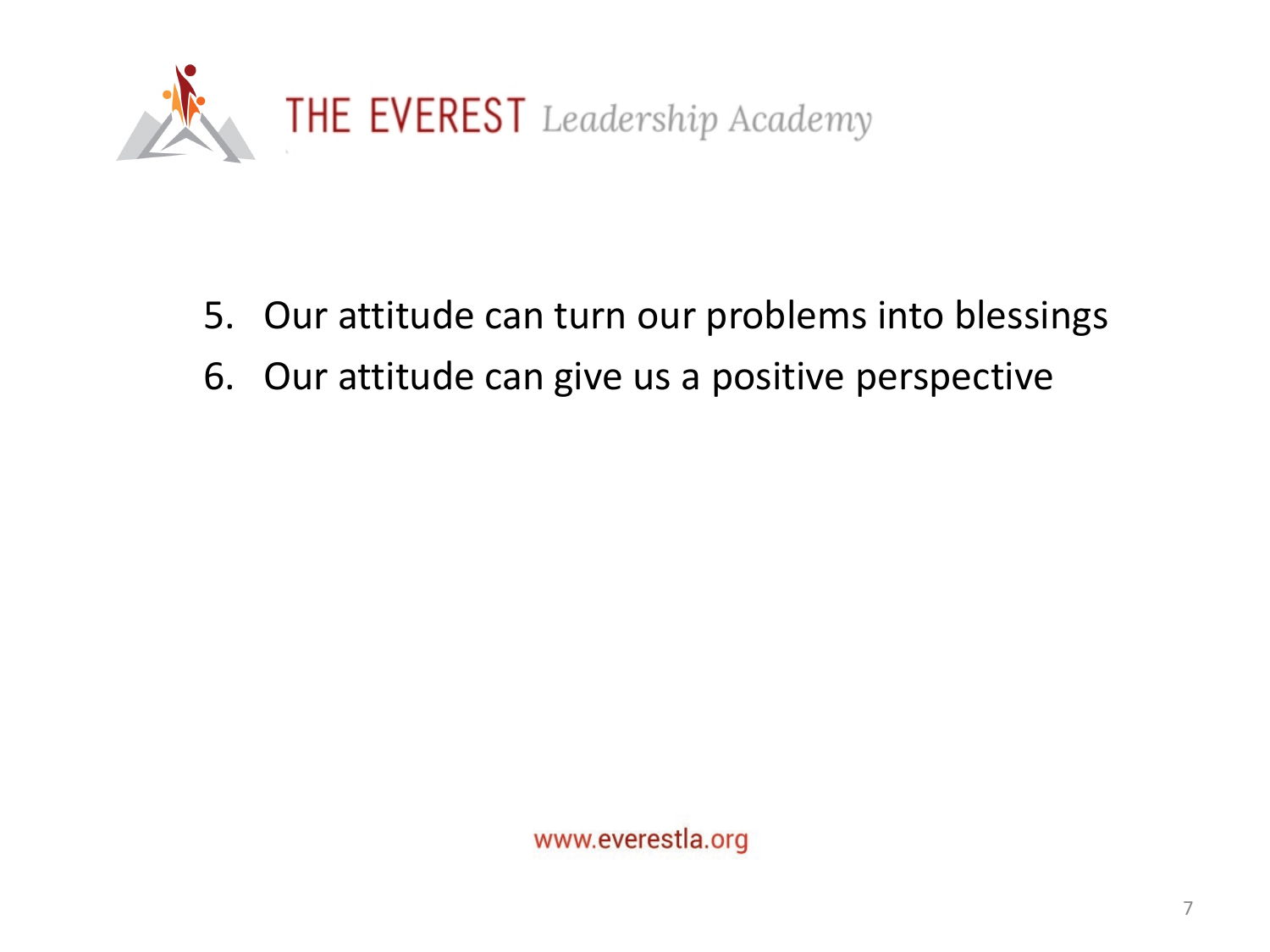

What Shapes A Person's Attitude?

Factors

- Pre-birth Inherent personality / temperament
- Birth: Environment
- Ages 1 to 6: Word expression / adult affirmation
- Ages 7 to 10: Self-image / exposure to new experiences

Ages 11 to 21: Peers, physical appearance

Ages 22 to 61: Family, job, success / assessment of life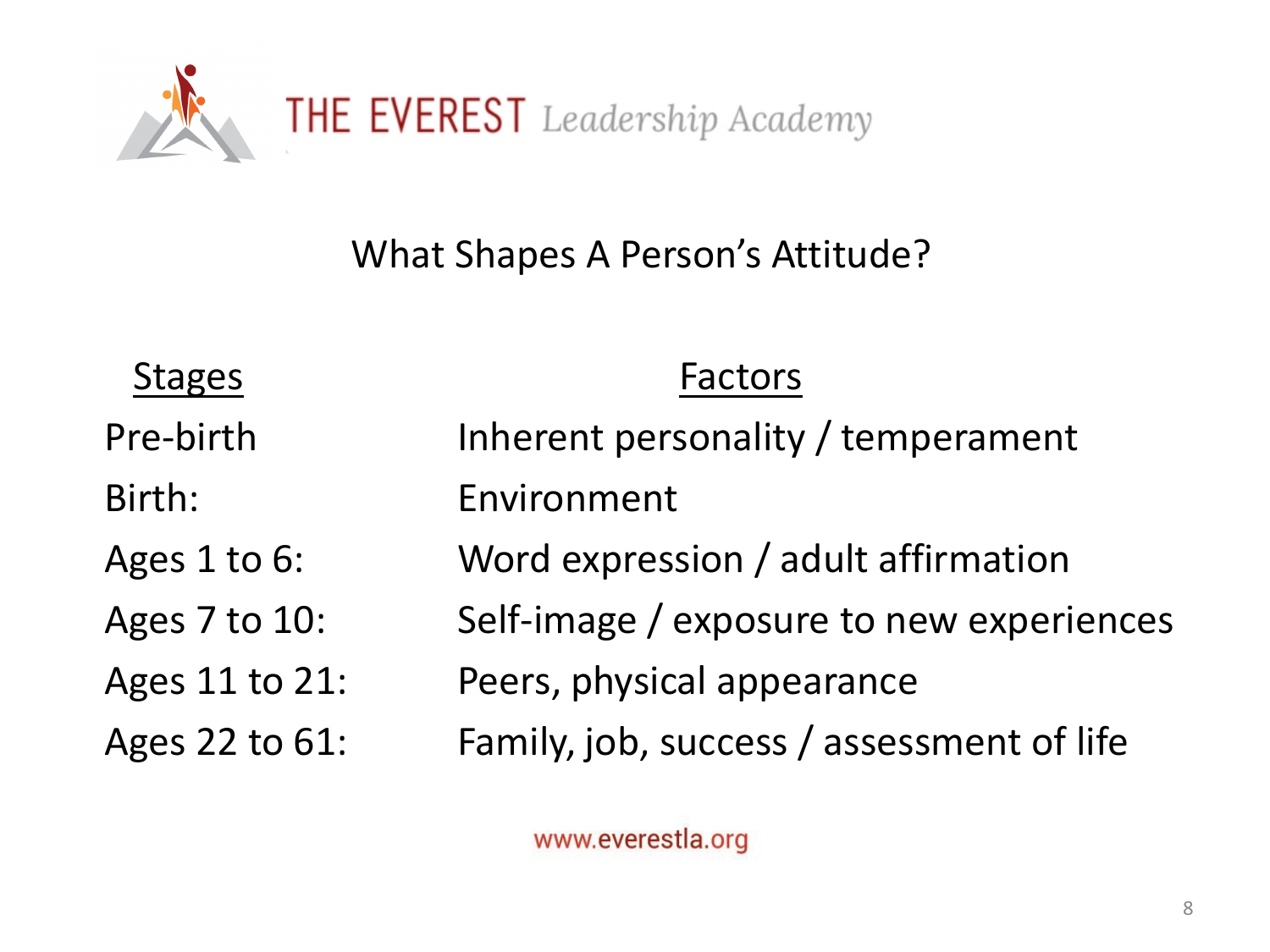

- Personality who I am?
	- All people are born as distinct individuals
	- $\Box$  Develop specific attitudes common to their temperament
- Environment what's around me?
	- $\Box$  May be more significant than our personality
	- □ Develops a person's "belief system"
- Word expression what I hear
	- $\Box$  The inward pain of hurtful words remains with us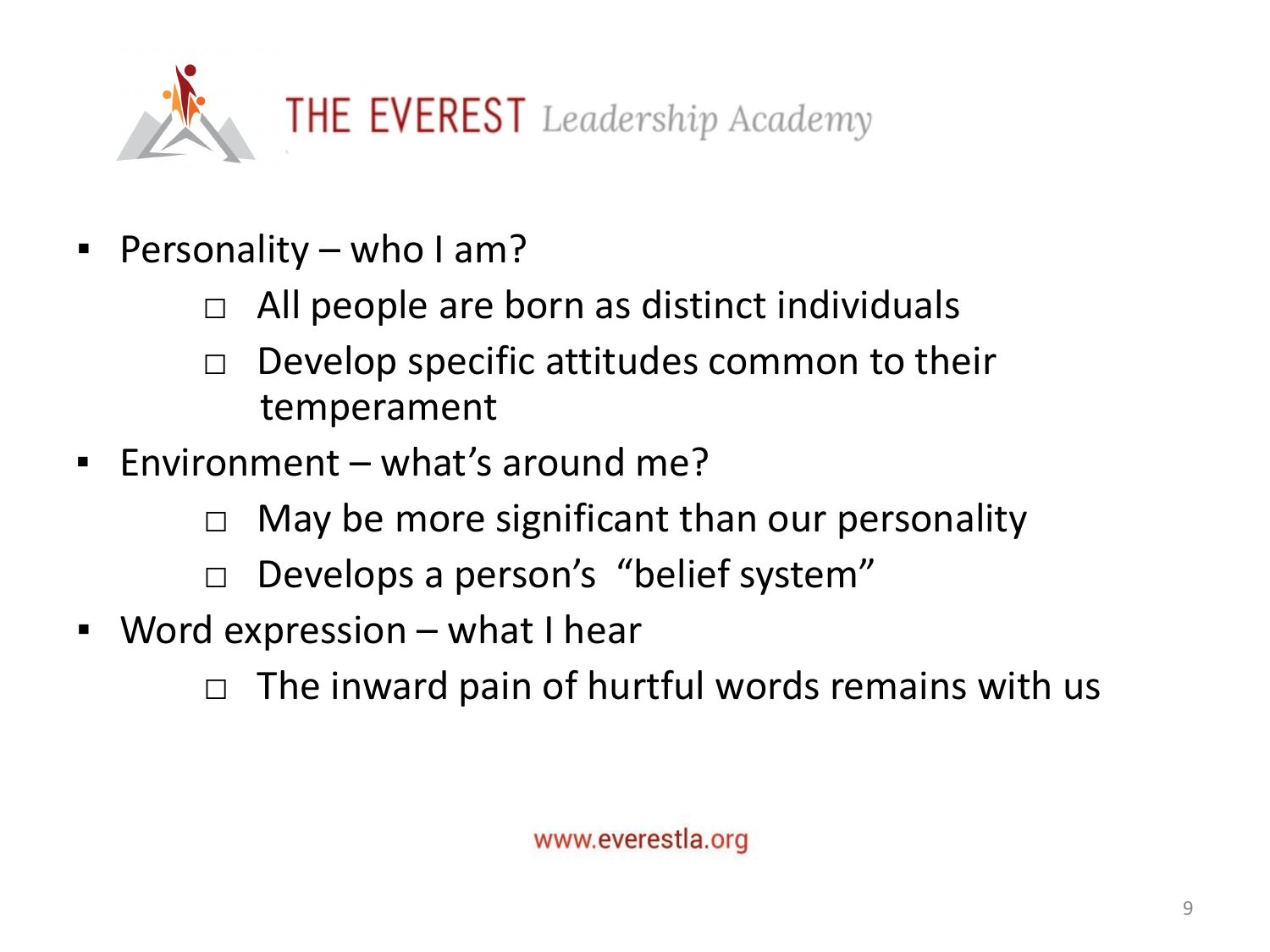

- Adult acceptance / affirmation what I feel
	- $\Box$  People don't care how much you know until they know how much you care
	- $\Box$  Think back who was your favorite teacher?
- **Example 3 Self-image how I see my self** 
	- □ We usually act in direct response to our self-image
	- □ If we like ourselves, it increases odds others will
- Exposure to new experiences opportunities for growth
	- $\Box$  Prepare for positive encounters build confidence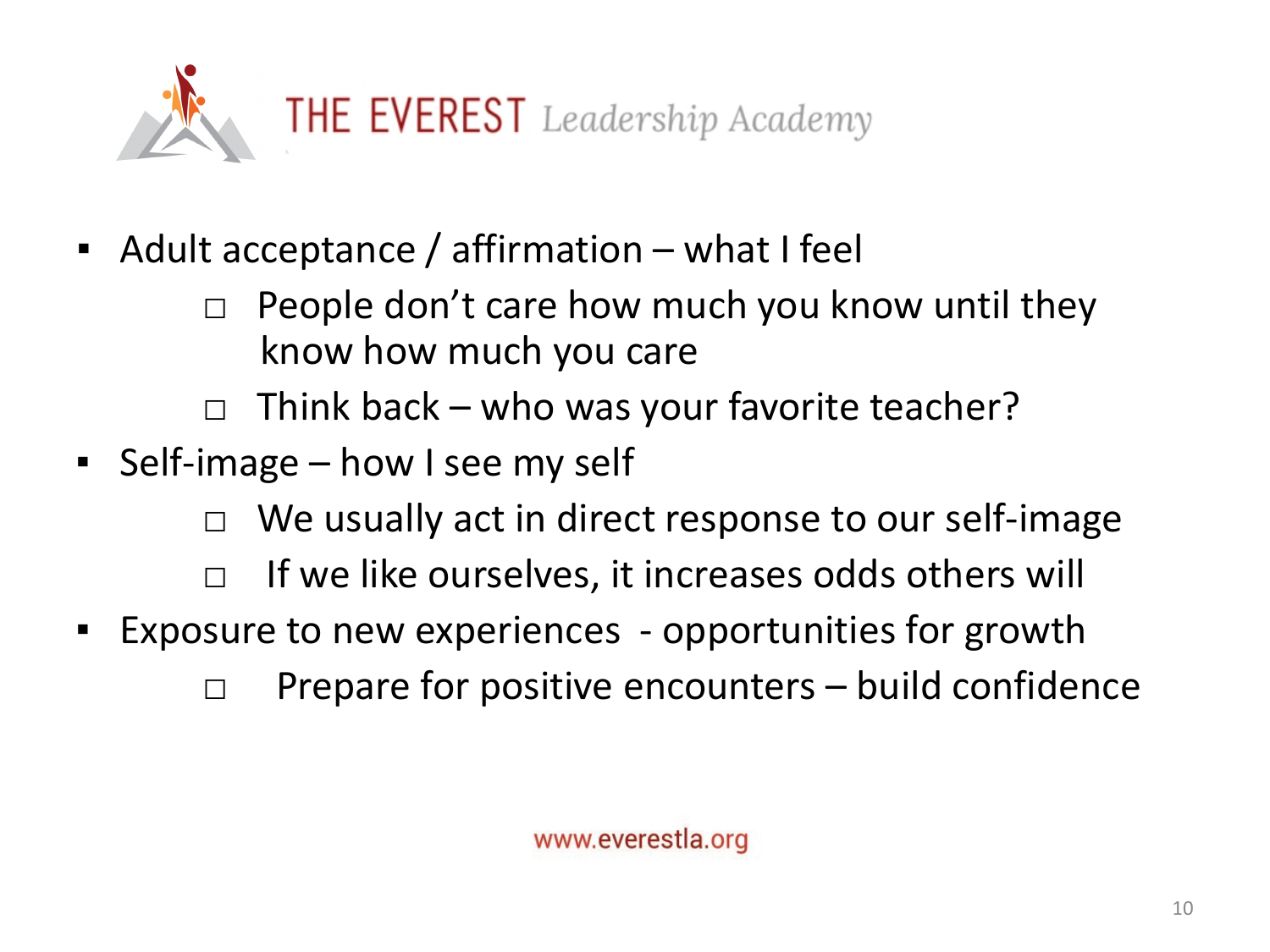

- **EXE** Association with peers who influences me
	- $\Box$  What you become in ten years will be determined by what you read and who you associate with
- **•** Physical appearance how we look to others
	- $\Box$  Physical attractiveness helps determine our income
	- $\Box$  Physical appearance impacts a person's attitude
- Marriage, family, job our security and status
	- $\Box$  Surround yourself with positive people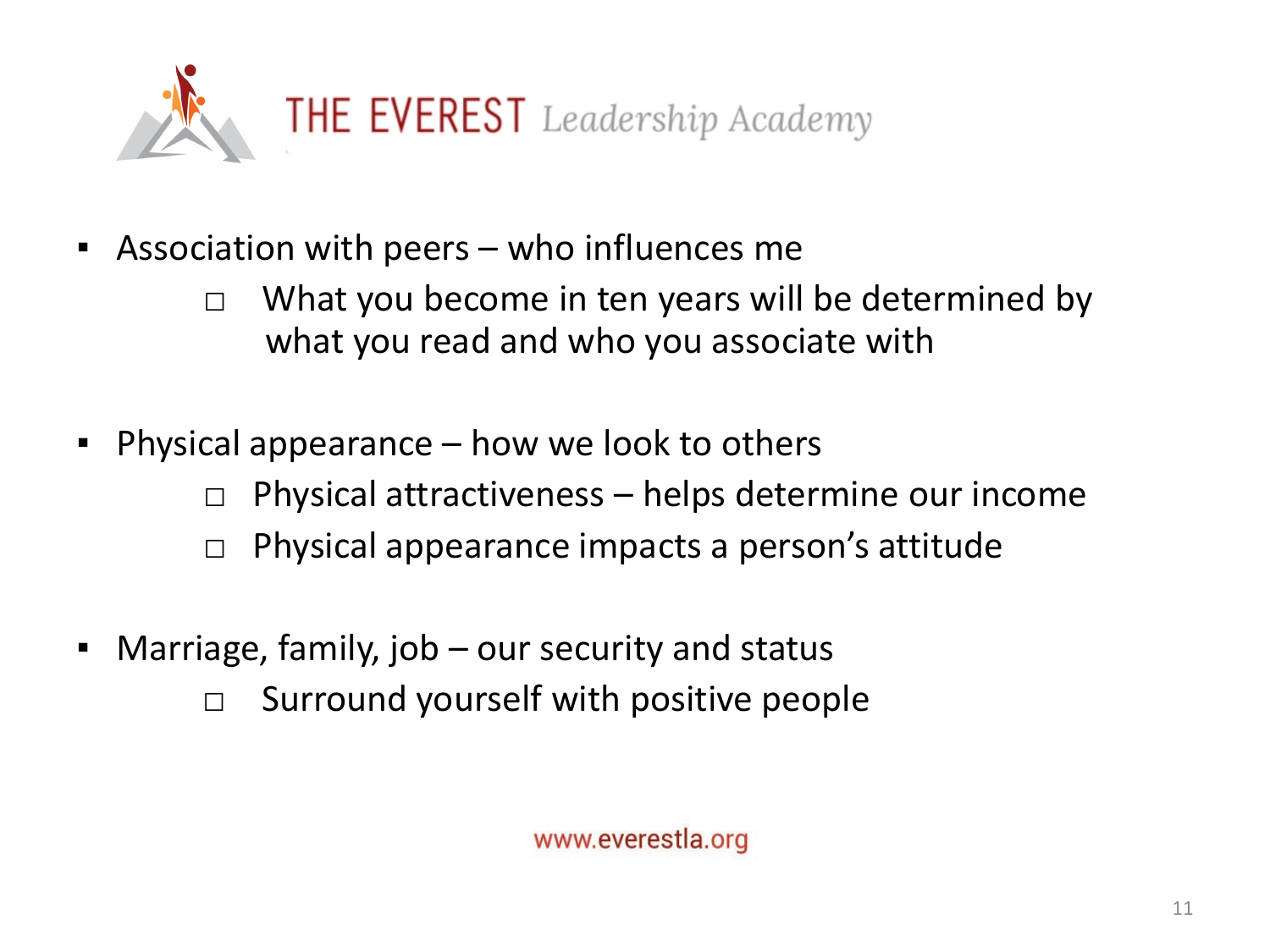

### Can an Attitude Be Changed?

- Who we are today is the result of choices we made yesterday
- Tomorrow we will become what we choose today

Choice #1:

- $\Box$  Evaluate your present attitude
	- Identify problem feelings
	- Identify problem behavior
	- Identify problem thinking
	- Clarify truth
	- Secure commitment
	- Pan and carry out your choice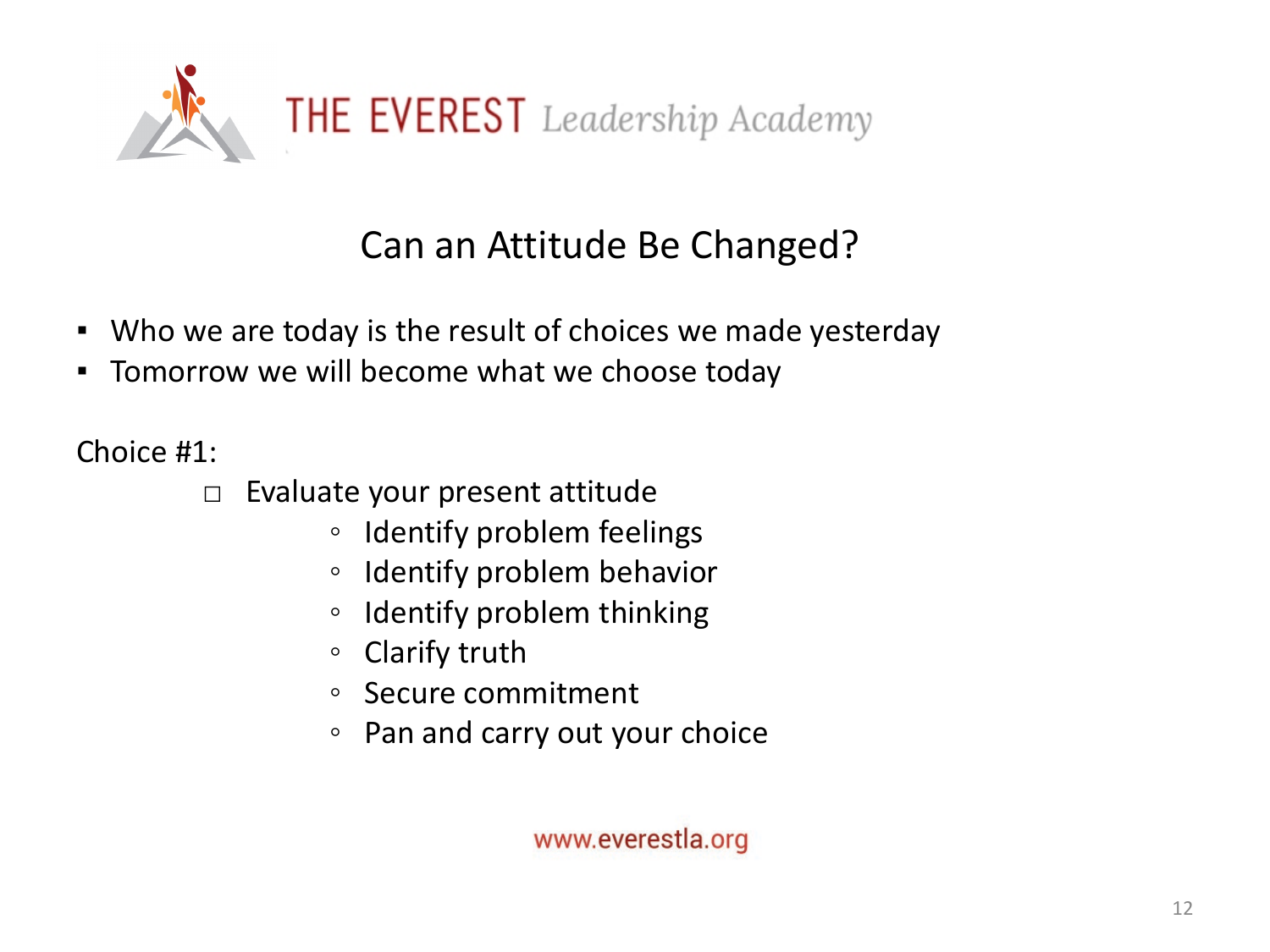

Choice #2:

 $\Box$  Realize that faith is stronger than fear

◦ Believe that you can change

Choice #3:

□ Write a statement of purpose

- What do you desire to accomplish each day
- Reach out to an encouraging friend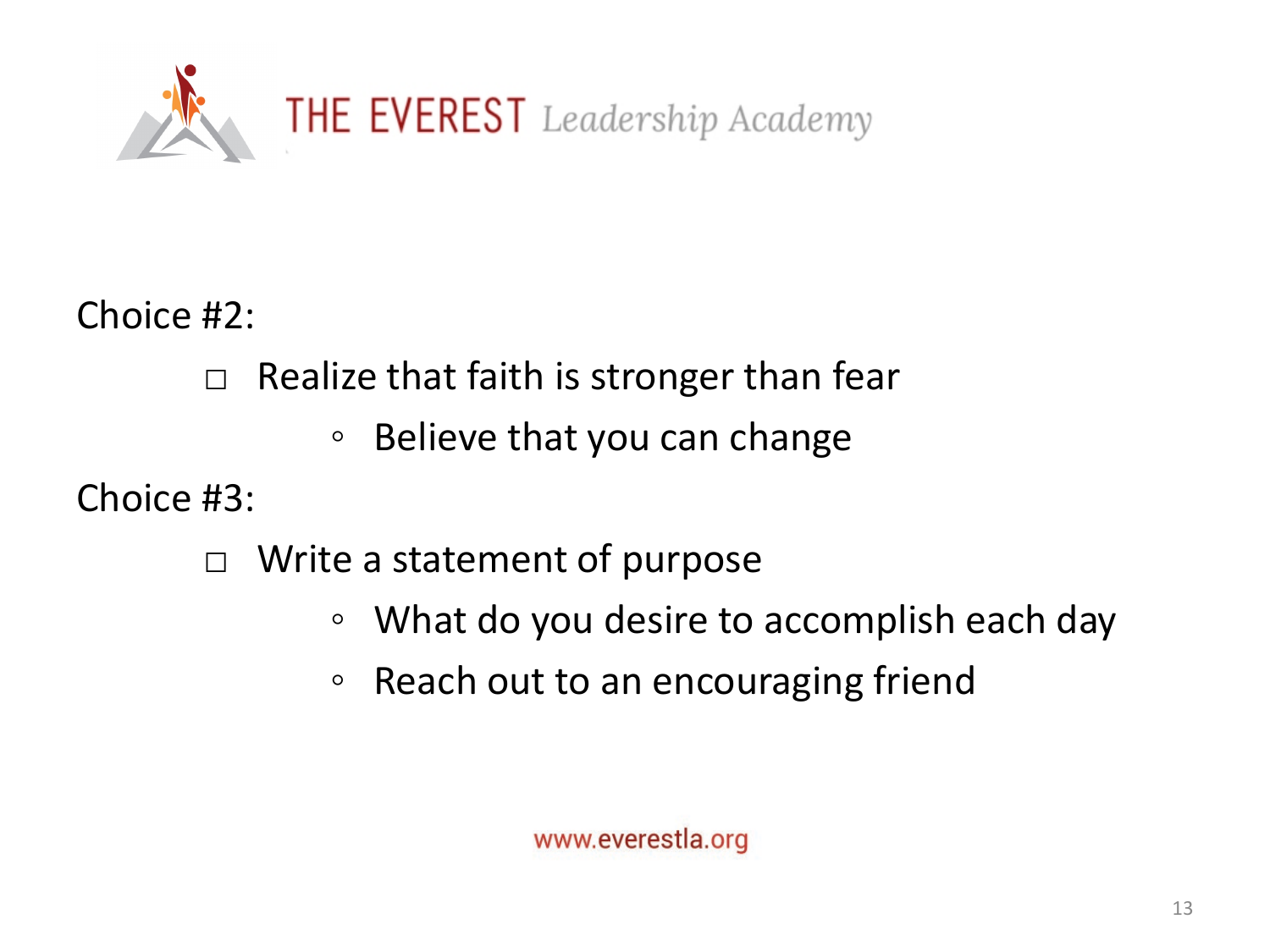

words completely and the of your vocabulary I can't learning the set of the set of the set of the set of the set of the set of the set of the set of the s If I will Doubt **Expect the best** I don't think I know I don't have the time I will make the time Maybe **Positively** I'm afraid of I am confident

Eliminate these Make these words part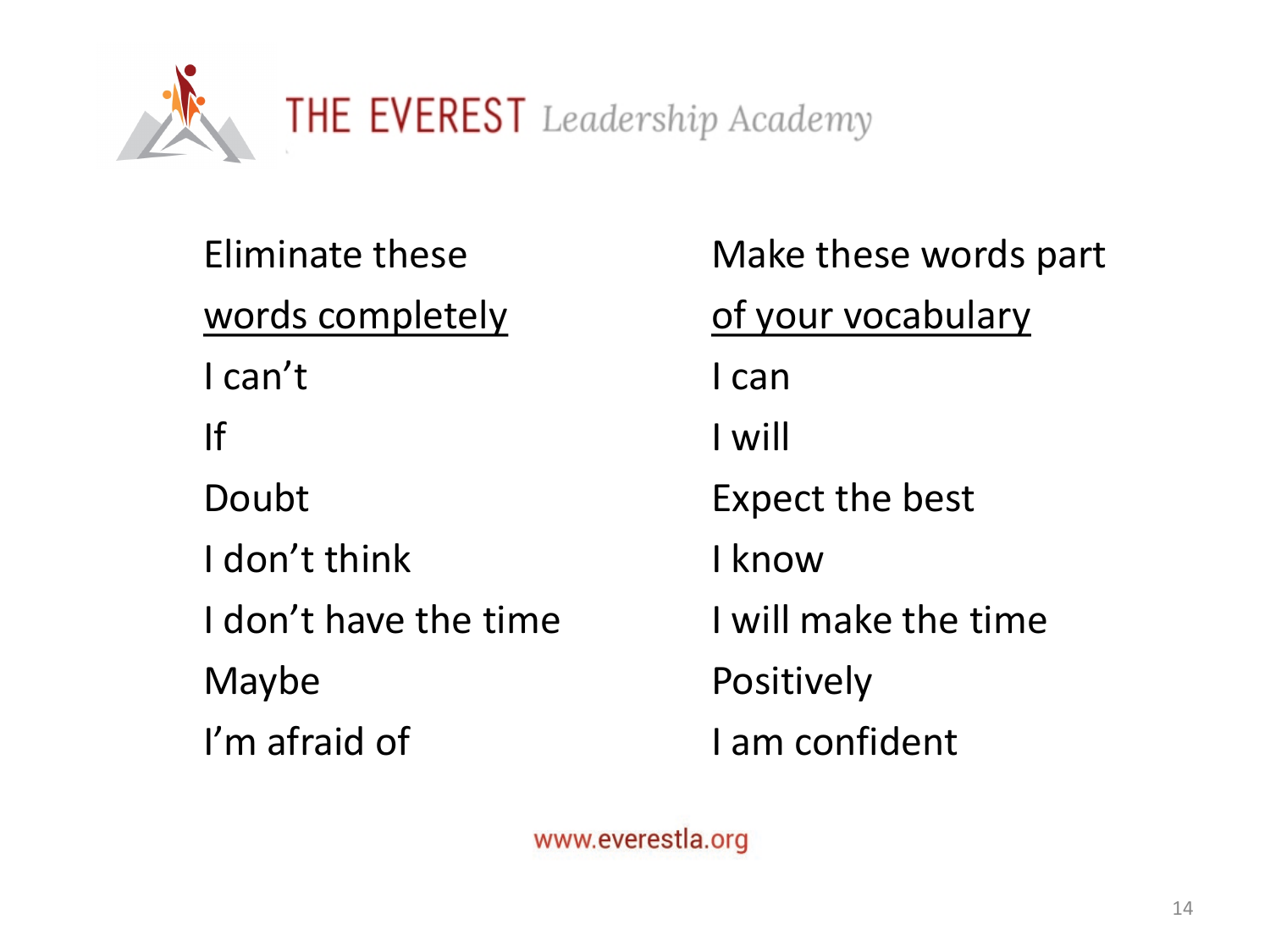

I don't believe The I do believe (minimize) I (promote) you

Eliminate these Make these words part words completely of your vocabulary It's impossible All things are possible

A wise person follows up on what he or she hears while a foolish person knows but does not act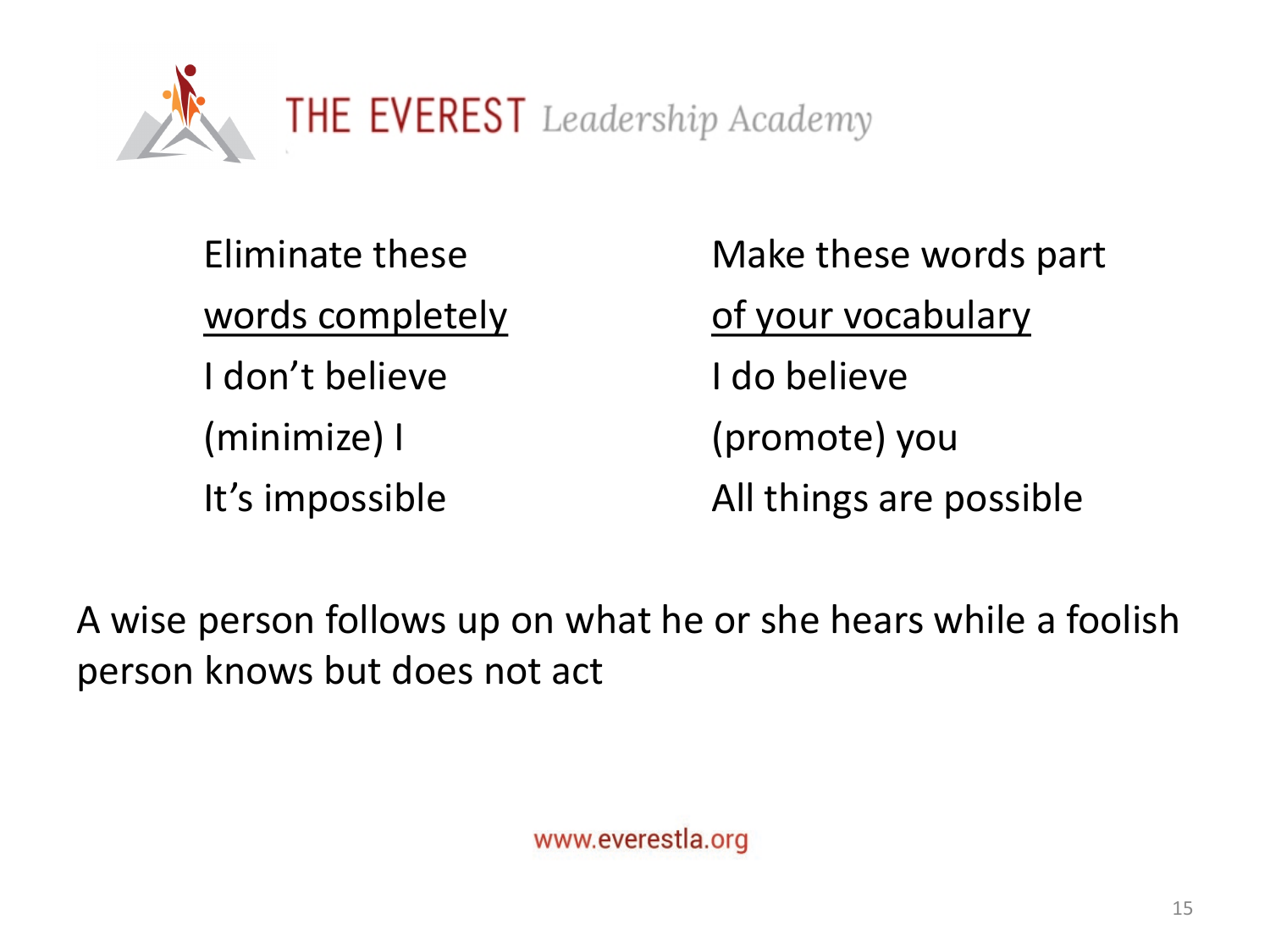

Choice #4:

 $\Box$  Have the desire to change

◦ Fall in love with the challenge of change

Choice #5:

 $\Box$  Live one day at a time

- It is not the experiences of today that drive people to distraction;
- It is the remorse or bitterness for something that happened yesterday and the dread of what tomorrow may bring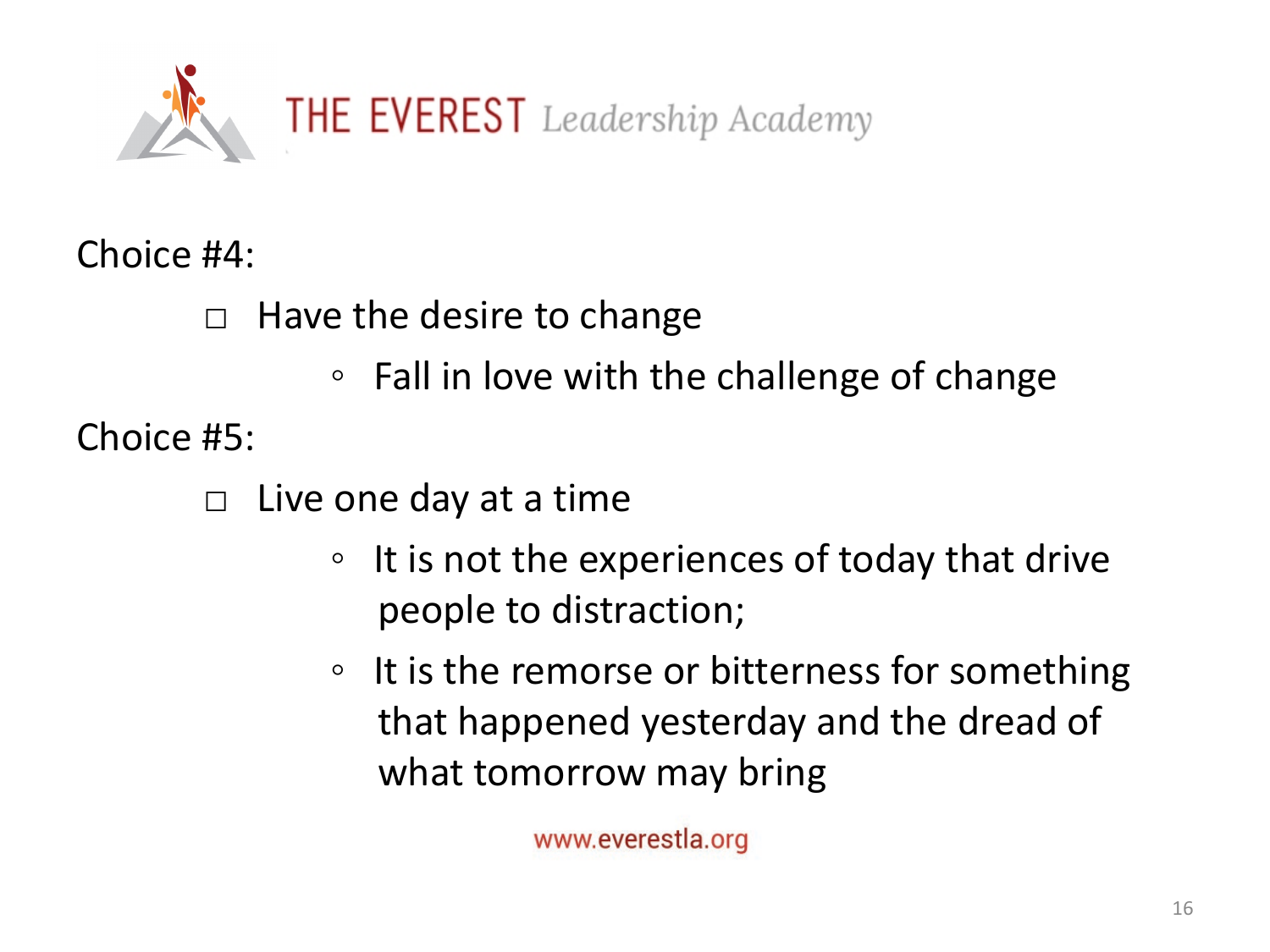

Choice #6:

 $\Box$  Change your thought patterns

◦ Our thought life, not our circumstances, determine our happiness

Choice #7:

□ Develop your habits

- An attitude is nothing more than a habit of thought
- Once original cause of a habit is determined it's within your power to accept or reject it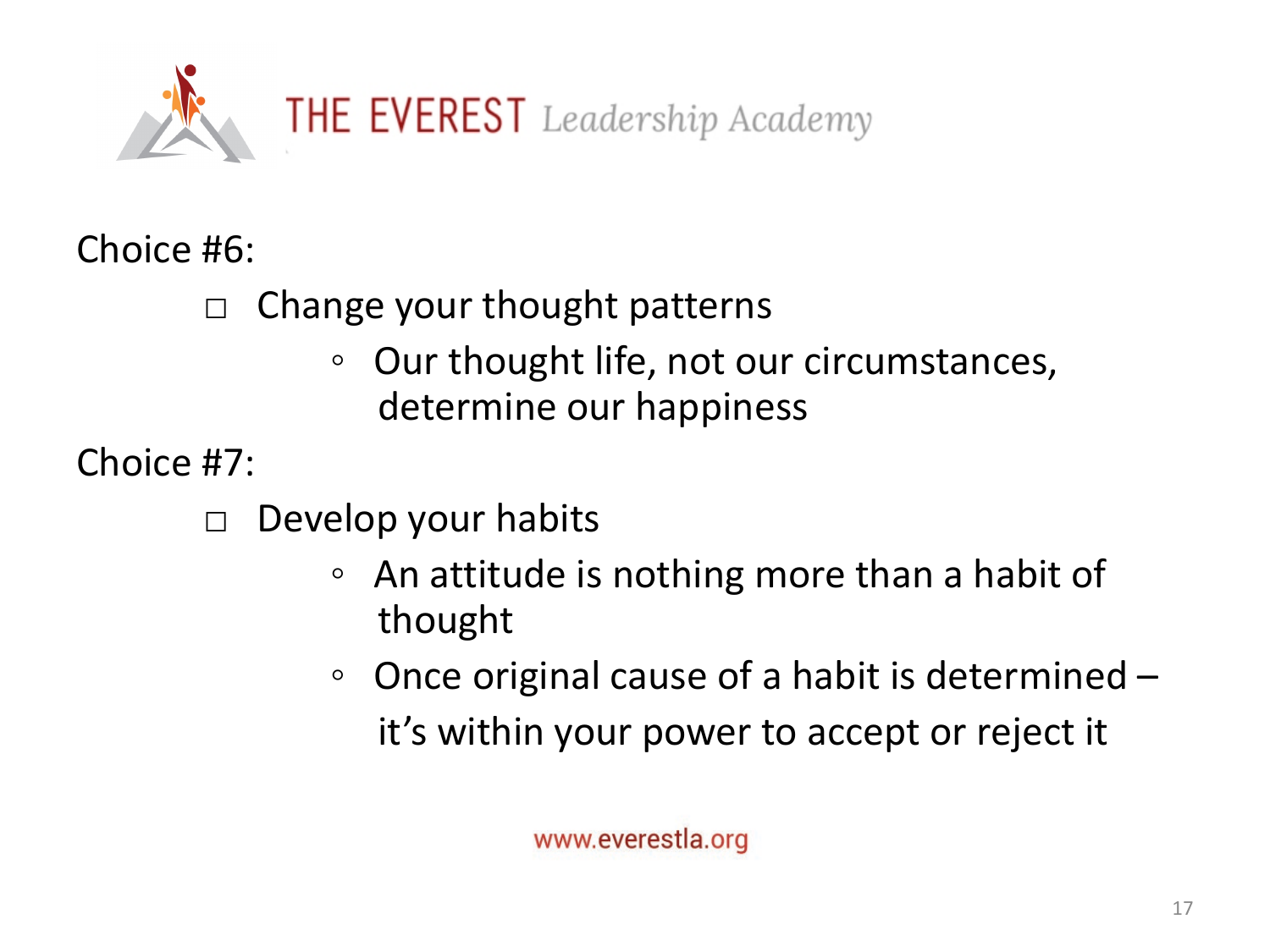

Choice #8:

- $\Box$  Continually choose to have a right attitude
	- Old habits are hard to break
	- Develop a life that continually focuses on growing and maintaining the right outlook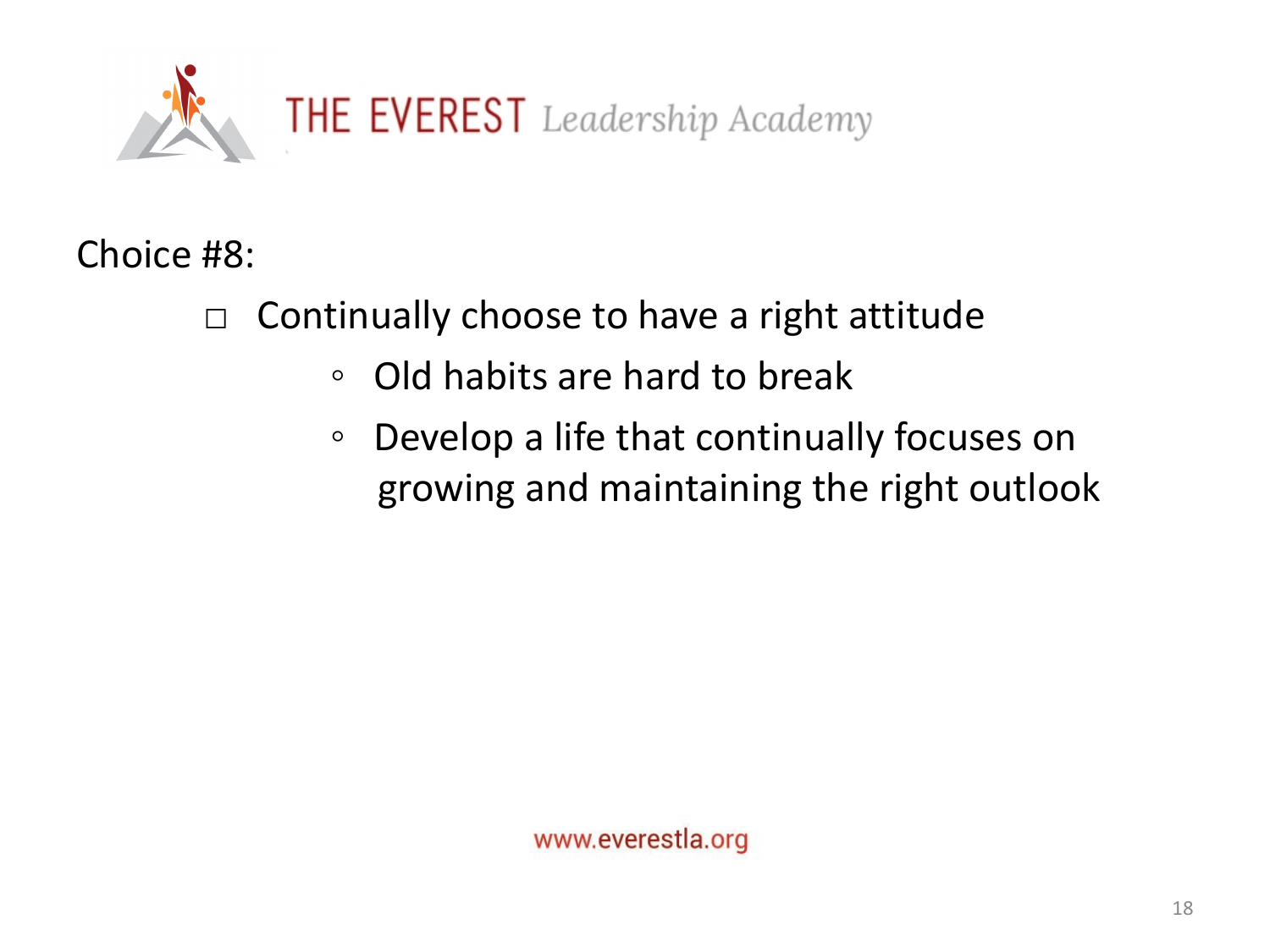

Can Obstacles Actually Enhance an Attitude?

- The greatest battle you wage against failure occurs on the inside, not the outside
- In order to achieve your dreams, you must embrace adversity and make failure a regular part of your life. If you're failing, you're probably not really moving forward
- The process of achievement comes through repeated and the constant struggle to climb to a higher level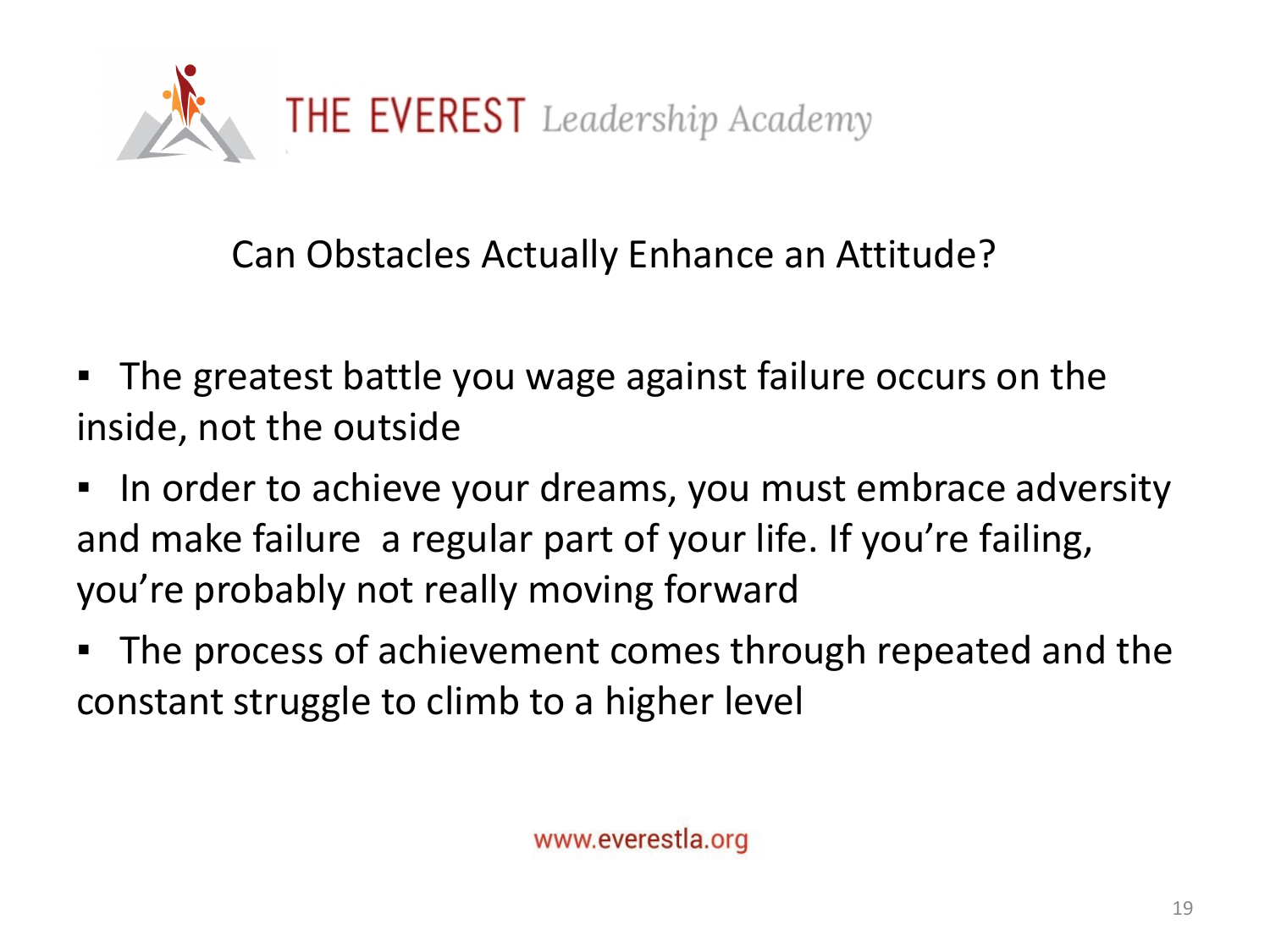

- The benefits of adversity:
	- Adversity creates resilience
		- Experiencing failure at an early age better prepares someone to deal with failures later on in life
	- $\Box$  Adversity develops maturity
		- Don't let adversity make you bitter
		- The problems we face and overcome prepare us for future difficulties
		- Maturity with flexibility becomes important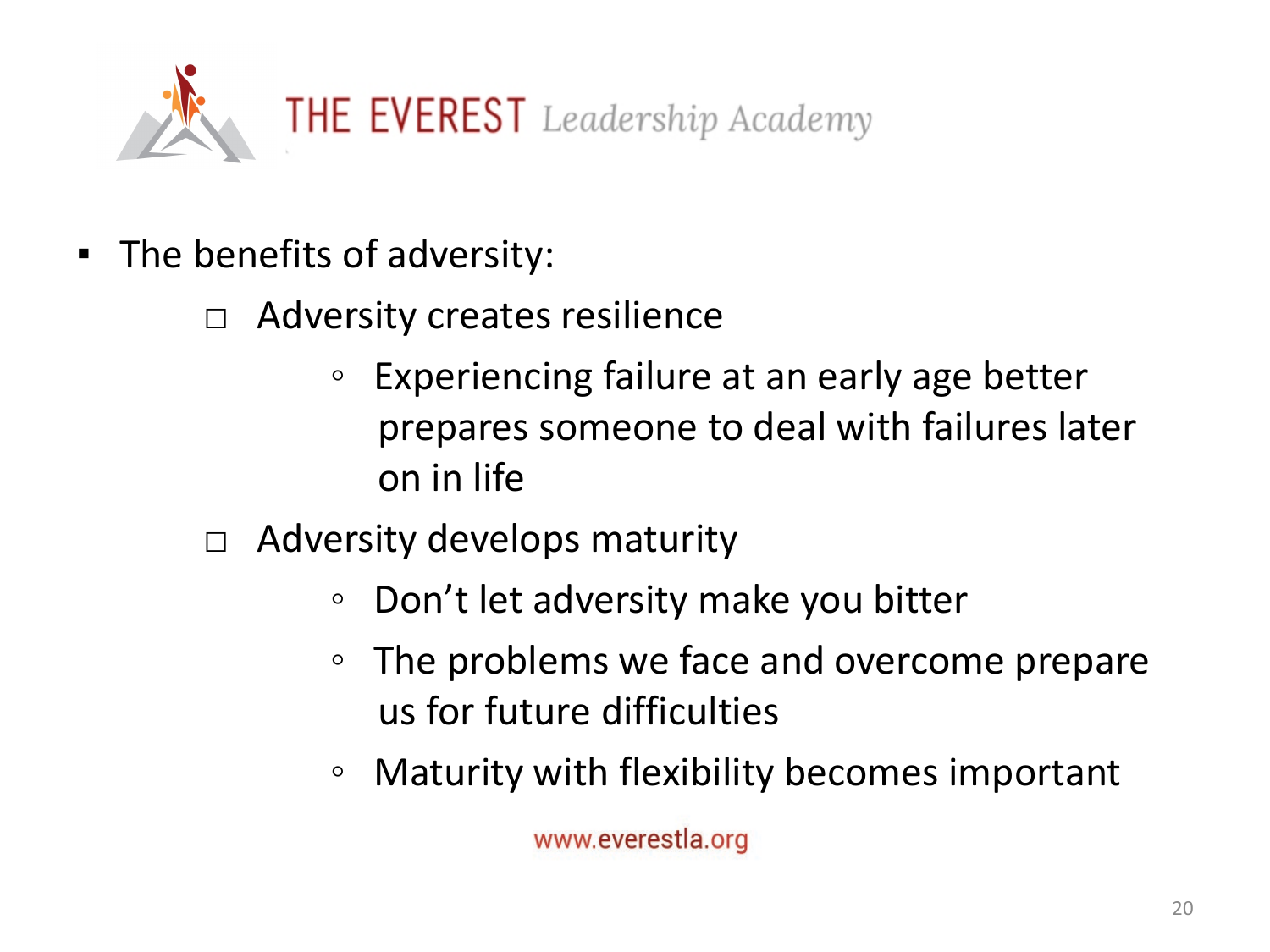

- $\Box$  Adversity pushes the envelope of accepted performance
	- Each failure makes you able to risk more
	- Once we understand we can live through adversity we then can challenge ourselves to press the limits
- $\Box$  Adversity provides greater opportunities
	- Every entrepreneur I've met has numerous stories of adversity and setbacks that opened doors to greater opportunity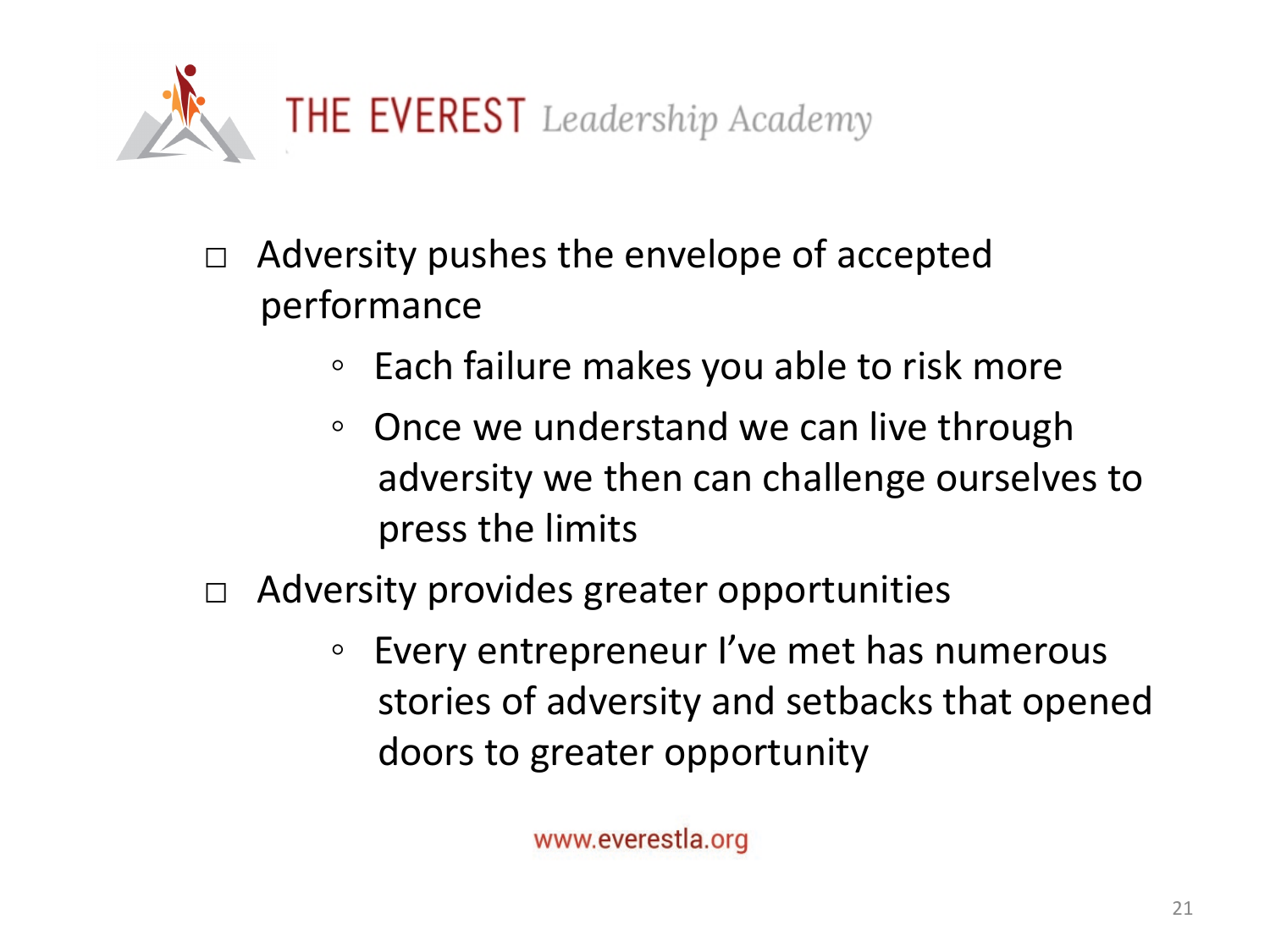

- □ Adversity prompts innovation
	- If you want to succeed, you have to learn to make adjustments to the way you do things and try again
- □ Adversity brings unexpected benefits
	- Some of the greatest stories of success can be found in the unexpected benefits of mistakes
	- "In science, mistakes always precede the truth" Horace Walpole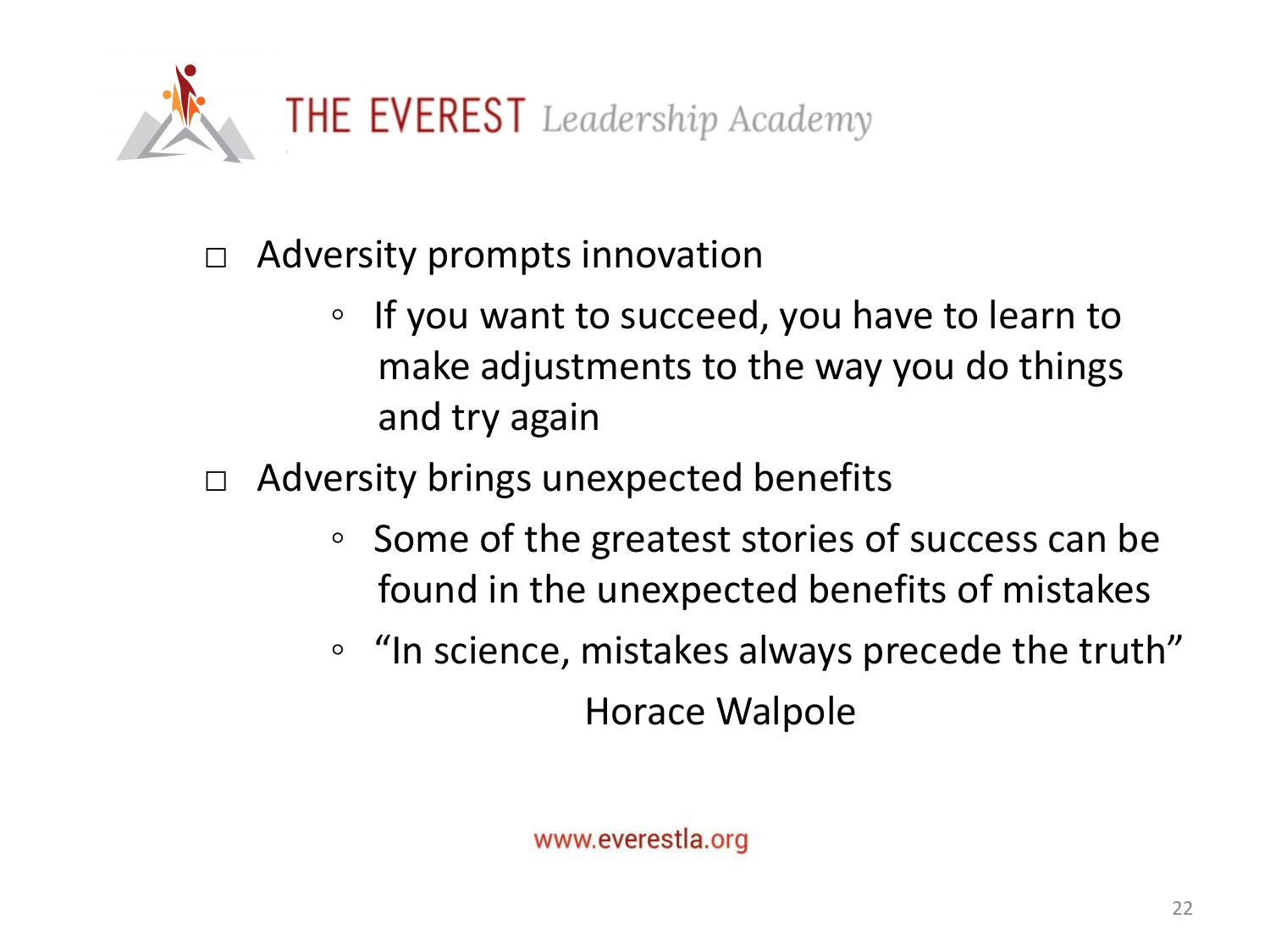

- □ Adversity motivates
	- If you try something daring and survive, think about what you learned about yourself – and how it will help you take on new challenge
	- Always measure an obstacle next to the size of the dream you're pursuing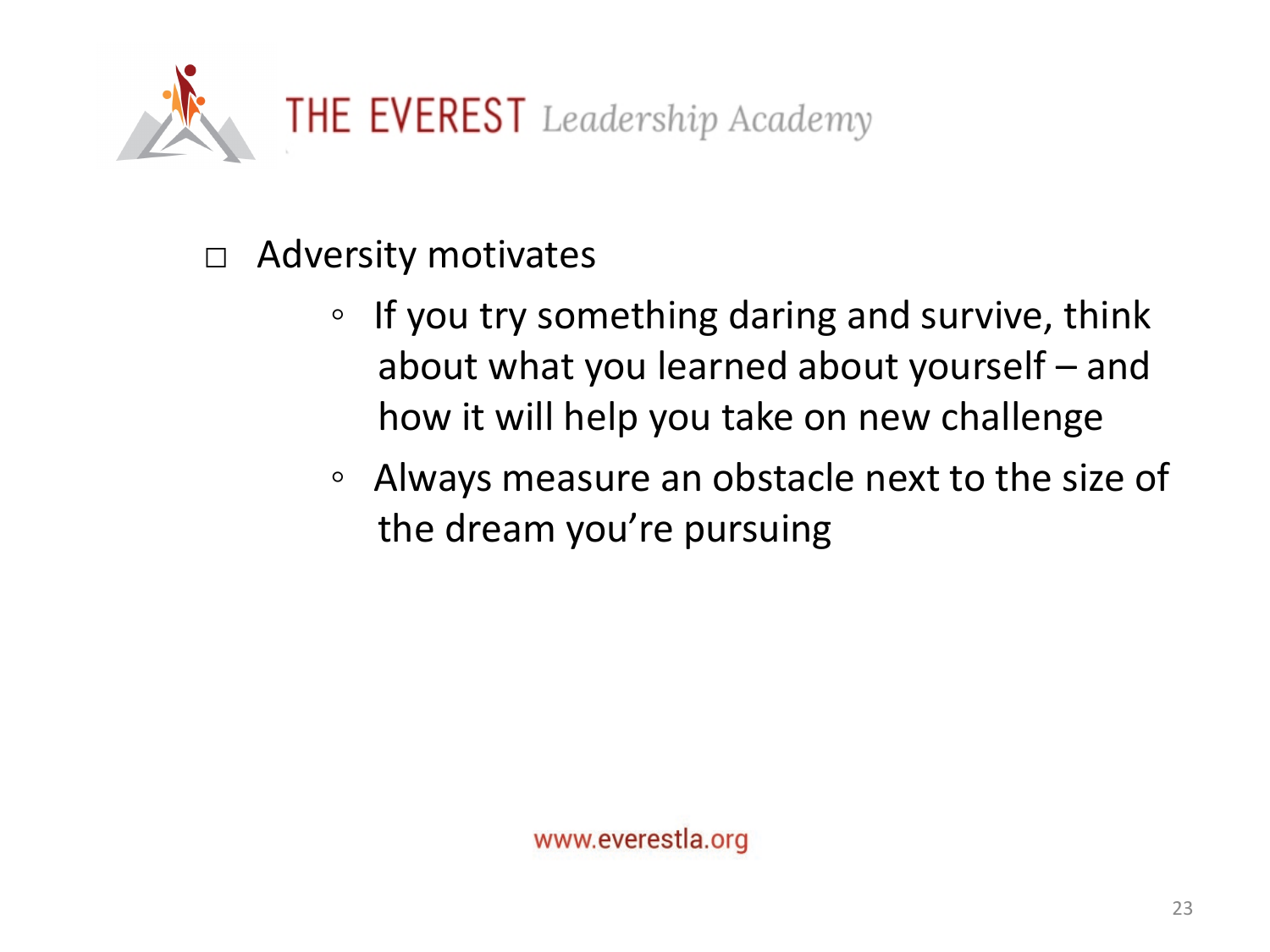

What is Failure?

Every successful person is someone who failed, yet never regarded himself or herself as a failure you have to meet failure with the right attitude

Thomas Edison, the most prolific inventor in history, was considered unteachable as a youngster

Albert Einstein, a genius, was told by a teacher that he would "never amount to much"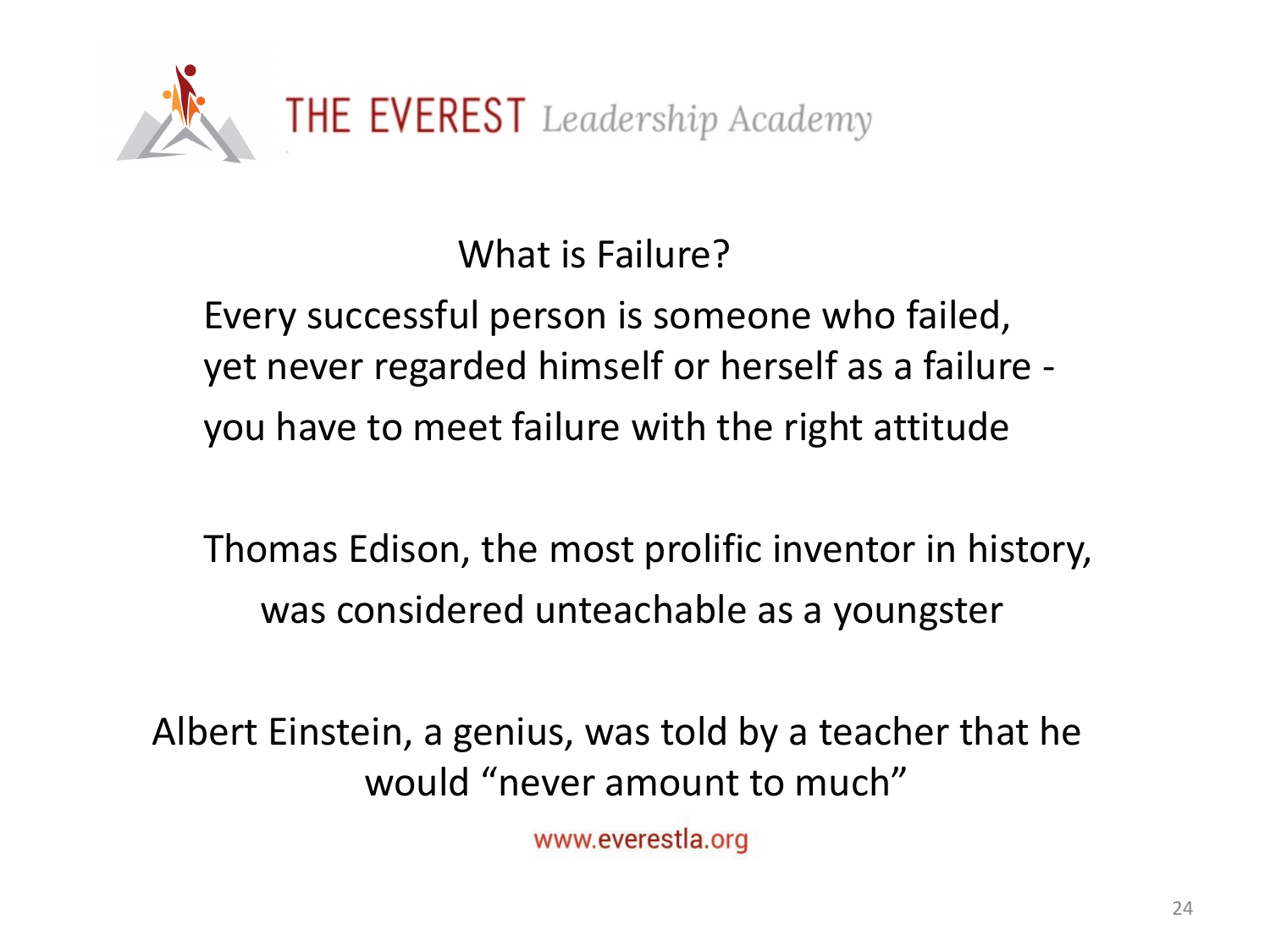

### Seven Abilities Needed To Fail Forward

- 1. Reject rejection
	- $\Box$  To keep the right perspective, take responsibility for your actions, but don't take failure personally
- 2. See failure as temporary
	- $\Box$  In 1922 he was 38 years old, in debt, and out of work in 1945 Harry Truman became president of the USA
- 3. See failures as isolated incidents
	- $\Box$  When achievers fail, they see it as a momentary event, not a lifelong epidemic – its not personal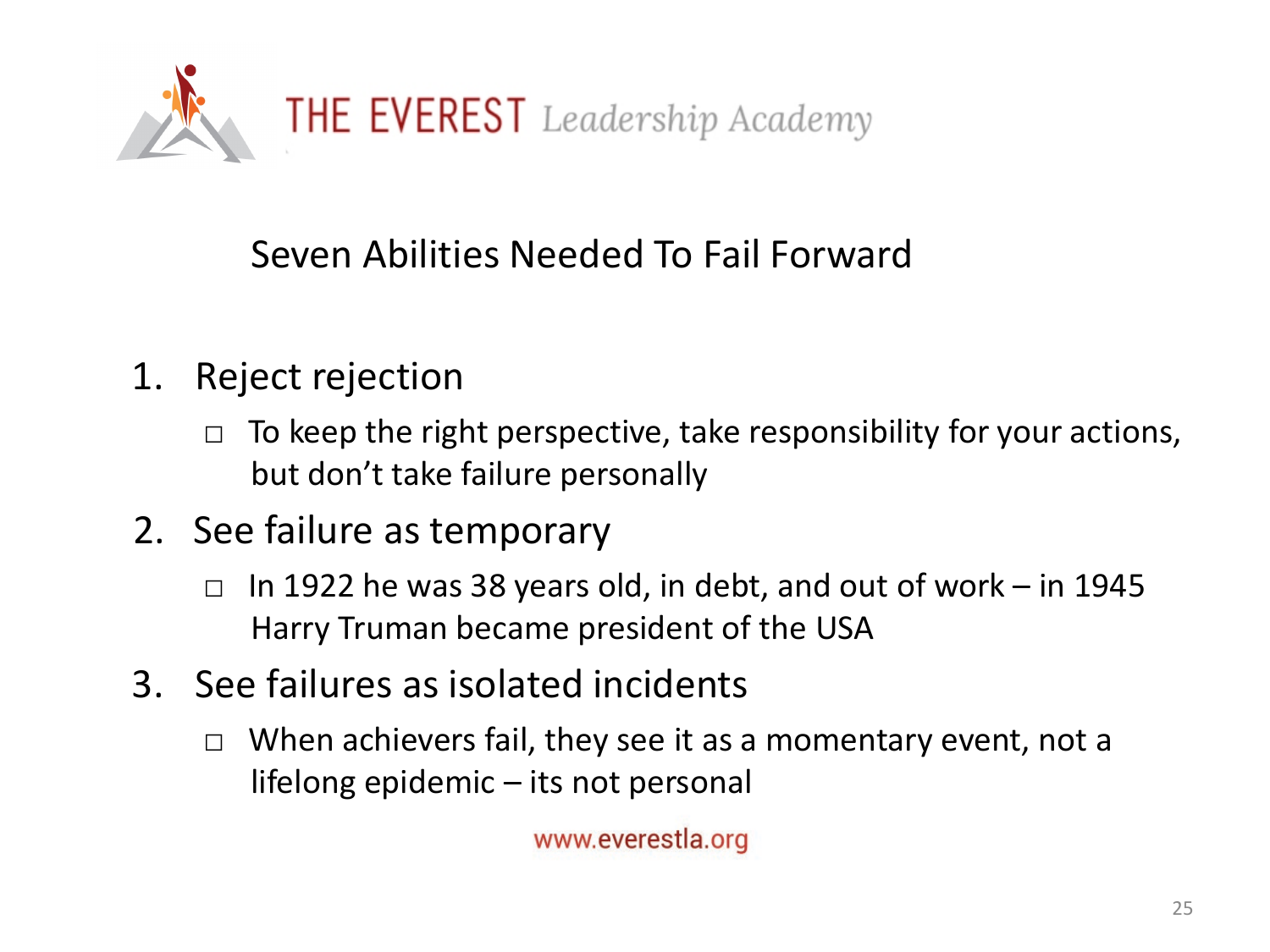

- 4. Keep expectations realistic
	- $\Box$  If you intend to climb Mt. Everest you will face many setbacks
- 5. Focus on strengths
	- $\Box$  "What distinguishes winners from losers is that winners concentrate at all times on what they can do, not on what they can't do
- 6. Vary approaches to achievement

 $\Box$  Trying and changing until something works

- 7. Bounce back
	- $\Box$  Learn from your mistakes don't take it personally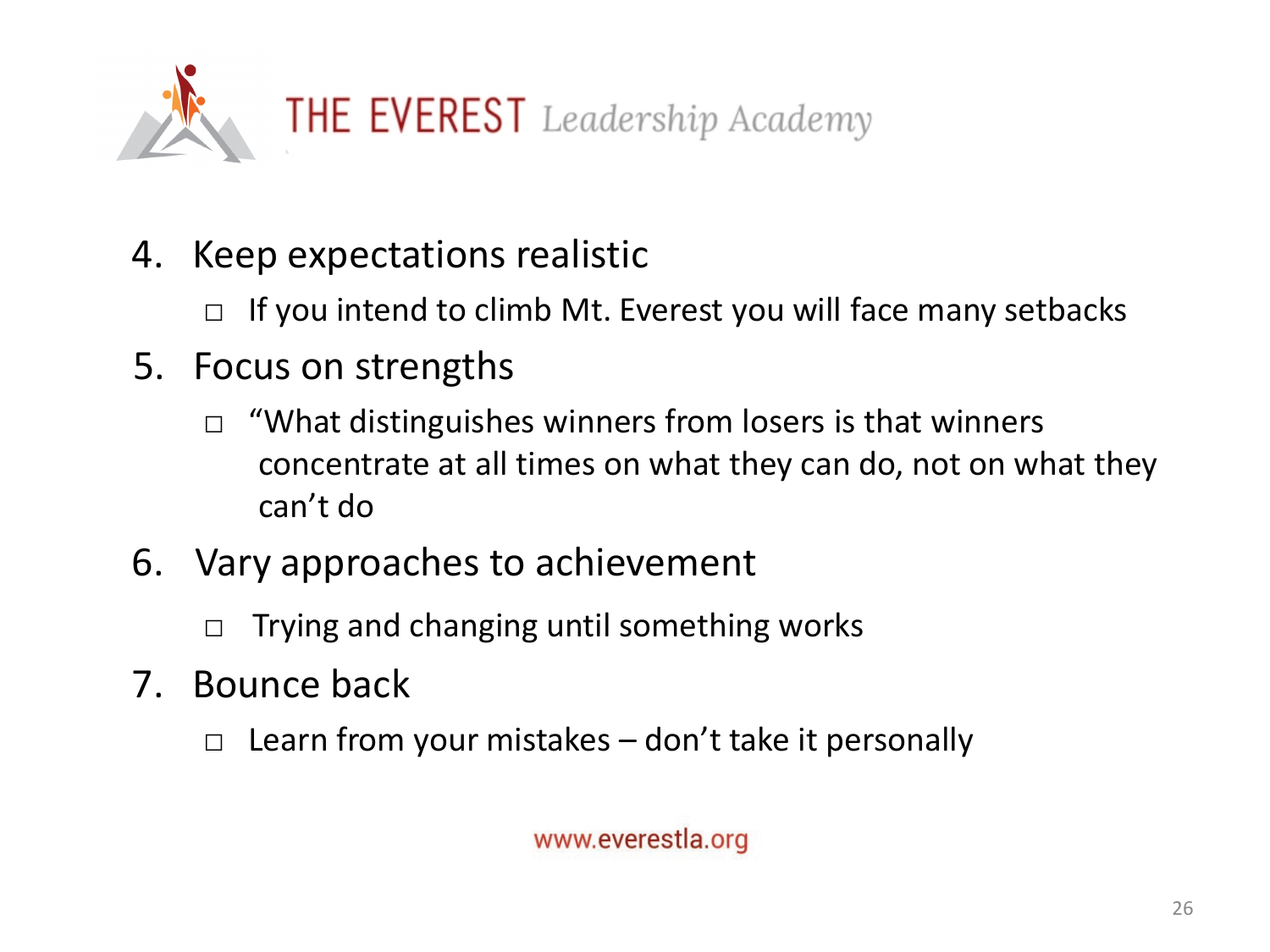

What is Success?

" Attitude determines how far you can go on the success journey"

- The most common misconceptions about success:
	- □ Wealth
		- Does not bring contentment or success
	- $\Box$  A special feeling
		- If you make happiness your goal, you are destined to fail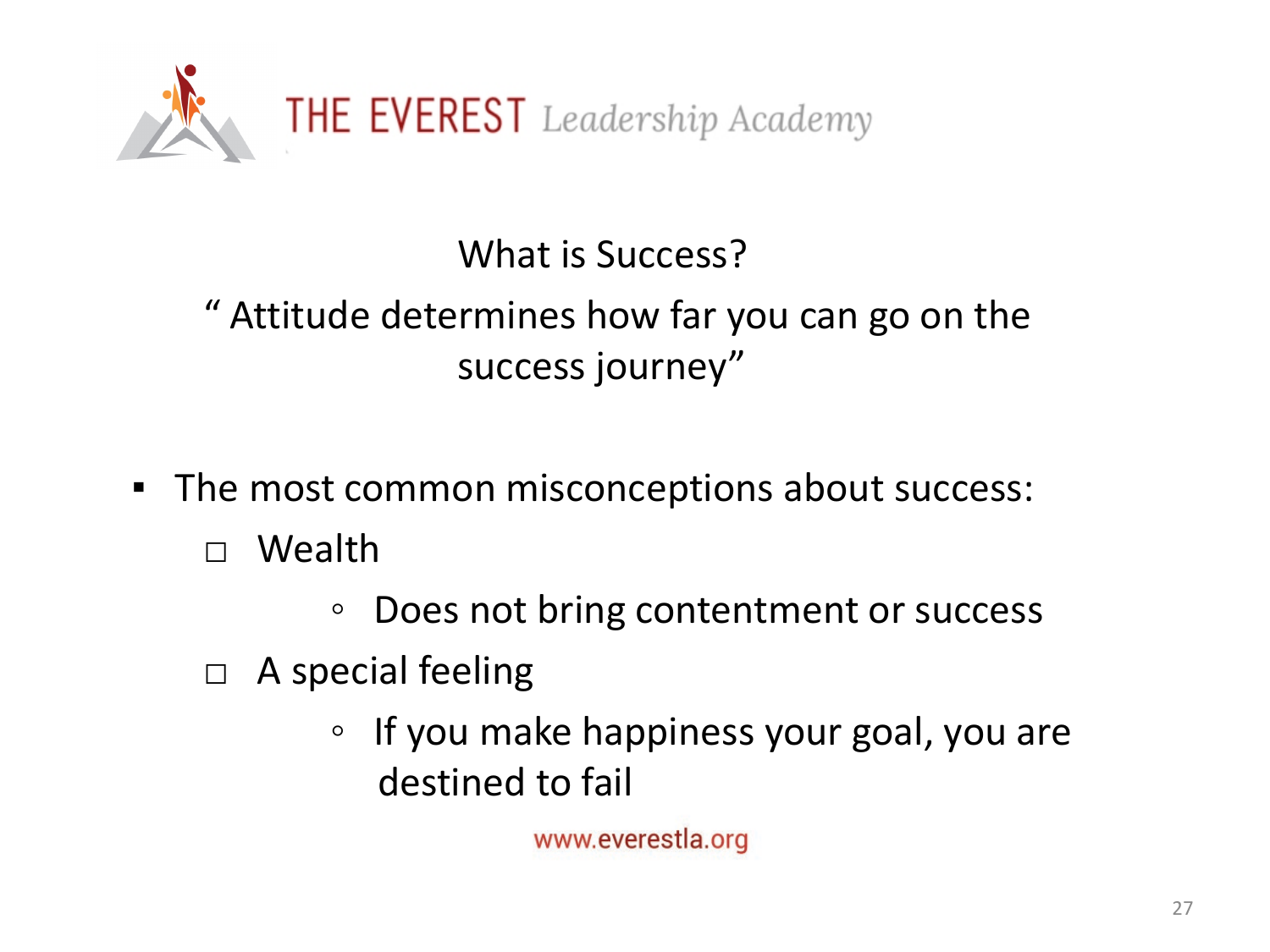

### $\Box$  Specific and worthwhile possessions

◦ Possessions are at best a temporary fix

□ Power

- Neither positive or negative
- Not the source of security or success
- □ Achievement
	- It's not reaching a destination
	- Success is a journey